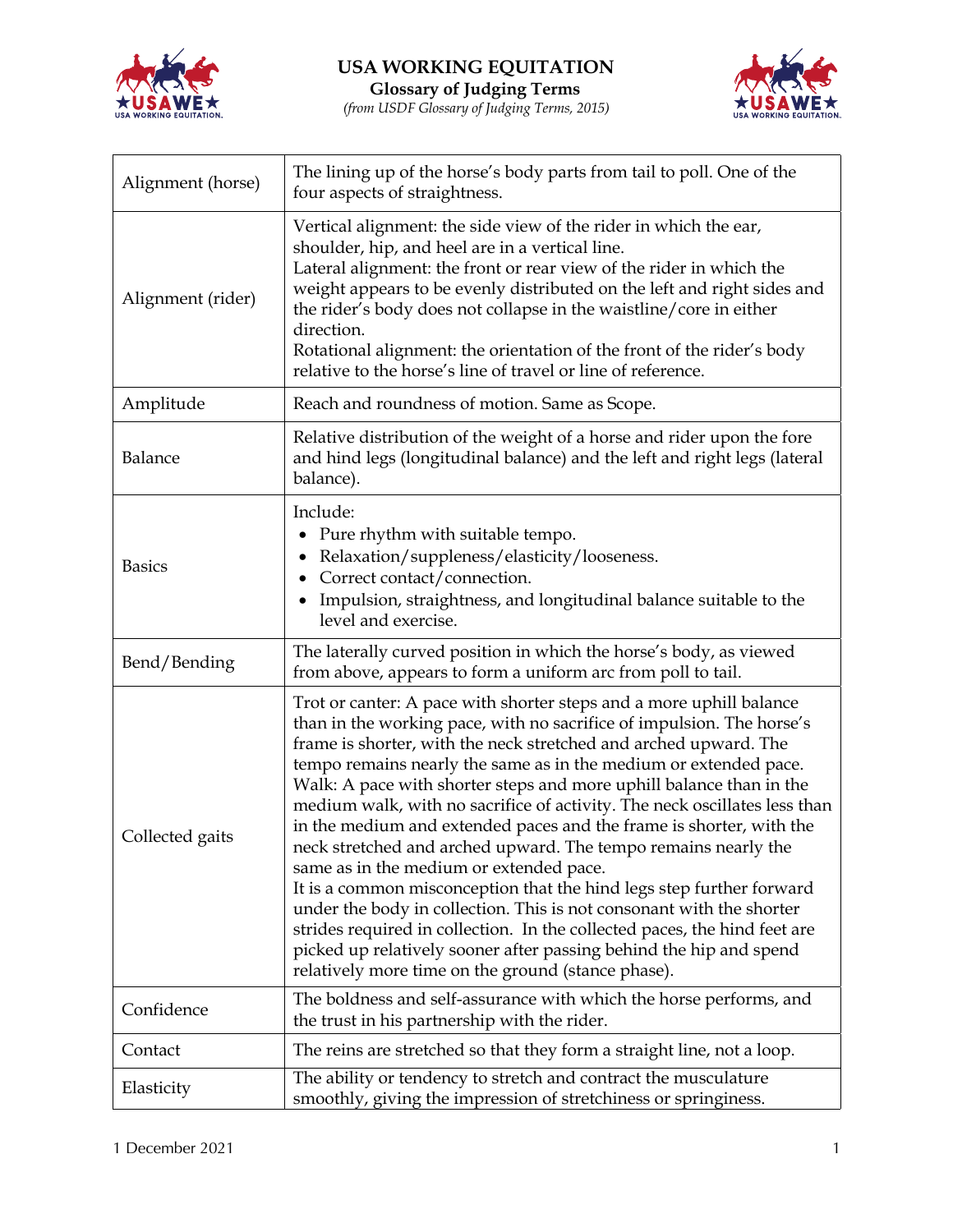



**Glossary of Judging Terms** *(from USDF Glossary of Judging Terms, 2015)*

| Engagement            | Increased flexion of the hind leg joints during the weight-bearing<br>(stance) phase of the stride, lowering the croup relative to the<br>forehand, enabling the back to assist in elevating the forehand, and<br>providing a springboard for upward thrust/impulsion. Engagement is<br>carrying power rather than pushing power.<br>Engagement is not flexion of the hocks when the leg is swinging<br>forward, nor does it describe the forward reach of the hind leg under<br>the horse's body.                                                                                                      |
|-----------------------|---------------------------------------------------------------------------------------------------------------------------------------------------------------------------------------------------------------------------------------------------------------------------------------------------------------------------------------------------------------------------------------------------------------------------------------------------------------------------------------------------------------------------------------------------------------------------------------------------------|
| Extension/extended    | Trot or canter: A pace that shows maximum length of stride, frame,<br>and phase of suspension. The uphill balance is greater than in the<br>lengthening pace. The tempo remains nearly the same as in the<br>collected pace.<br>Walk: A pace with maximum length of stride and frame and showing<br>the natural longitudinal oscillation of the neck (while still remaining<br>on contact). The hind feet touch the ground clearly in front of the<br>prints of the forefeet.                                                                                                                           |
| Fluidity              | Flowing or moving smoothly and easily.                                                                                                                                                                                                                                                                                                                                                                                                                                                                                                                                                                  |
| Freedom               | The reach, scope, and lack of constriction in the horse's movement.                                                                                                                                                                                                                                                                                                                                                                                                                                                                                                                                     |
| Harmony               | Used in reference to the relationship between horse and rider, the<br>partners' positive physical as well as mental/emotional connection,<br>showing rapport, trust, and confidence in one another and resulting in<br>a sense of synchrony, contentment, and unity.                                                                                                                                                                                                                                                                                                                                    |
| Impulsion             | Thrust of the hind legs, releasing the energy stored by engagement.<br>Thrust is transmitted through a back that is free from negative tension<br>and is manifested in the horse's elastic, whole-body movement.<br>Impulsion is present only in gaits that have a phase of suspension (trot,<br>canter); it is not present in walk, which has energy but not impulsion.                                                                                                                                                                                                                                |
| Lightness             | Refers to one of the following:<br>• Horse's lightness on its feet.<br>• Lightness of the rider's aids/horse's responsiveness to light aids.<br>Lightness/lift of the forehand.                                                                                                                                                                                                                                                                                                                                                                                                                         |
| Medium gaits          | Trot or canter: A pace of moderate lengthening, with a longer stride<br>than in the collected or working paces but shorter than in the extended<br>pace. The uphill balance is greater than in the working or lengthening<br>pace, and the length of the frame and suspension are between that of<br>the collected and extended paces. The tempo should remain nearly the<br>same as in the collected pace.<br>Walk: A pace of moderate lengthening, with a length of stride and<br>frame between that of the collected and extended walks and showing<br>natural longitudinal oscillation of the neck. |
| Quality (of the gait) | Freedom, elasticity, flexibility, fluency, and amplitude. Not the same as<br>purity or correctness.                                                                                                                                                                                                                                                                                                                                                                                                                                                                                                     |